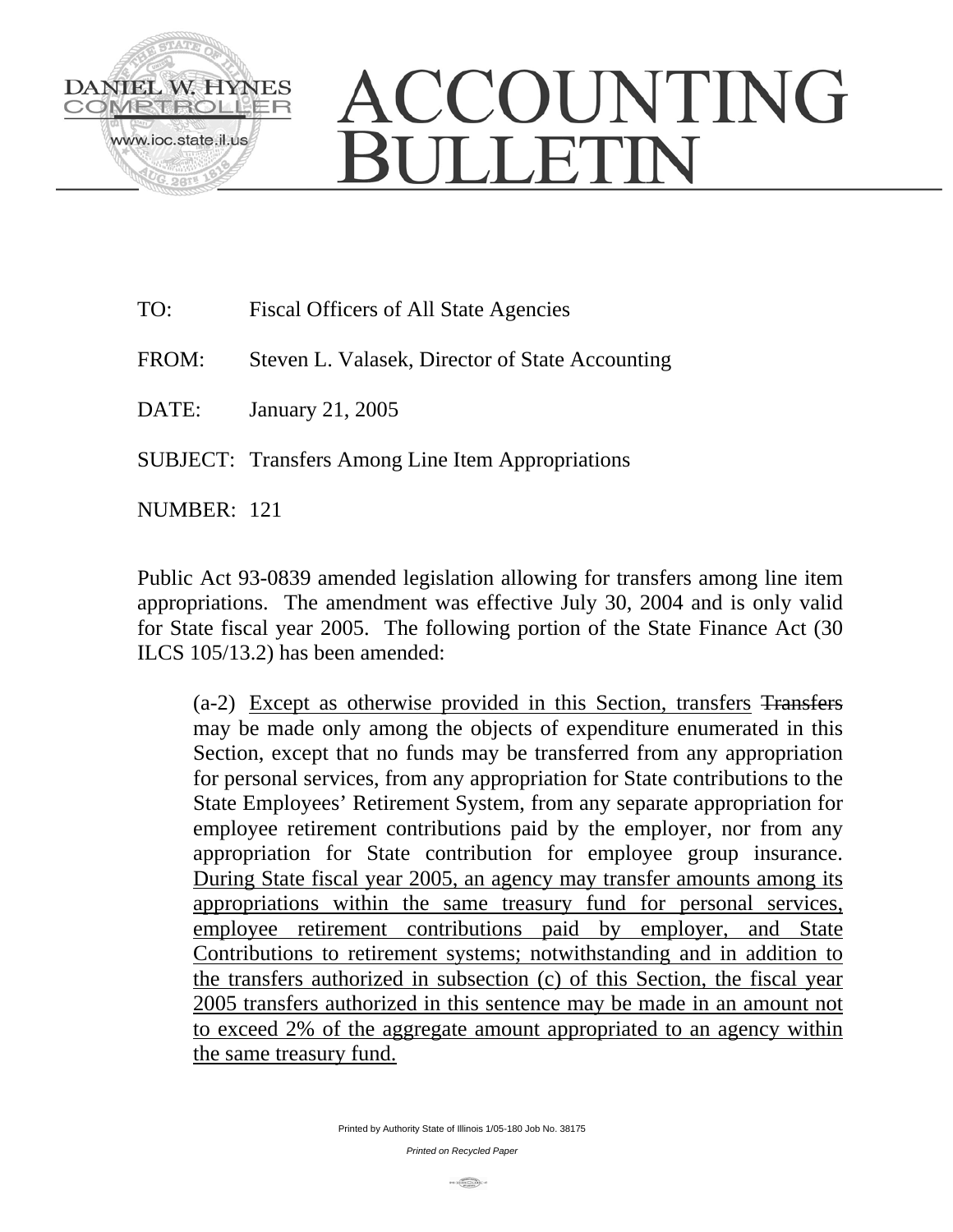This amendment impacts agencies by increasing the flexibility available to them to make transfers among certain appropriation accounts. During State fiscal year 2005, an agency may transfer amounts among its appropriations within the same treasury fund for personal services, employee retirement contributions paid by employer, and State contributions to retirement systems. The transfer authority for this new provision does not count against the standard 2% limit authorized in 30 ILCS 105/13.2 (c). Any line item transfer made in accordance with 30 ILCS 105/13.2 (a-2) is counted against a separate limit and is tracked separately in SAMS. That limit is an amount not to exceed 2% of the aggregate amount appropriated to an agency within the same treasury fund, excluding non-appropriated accounts and continuing appropriation accounts.

The IOC is currently working on changes to SAMS that will reflect the special provisions for State fiscal year 2005. The changes are summarized below:

- 1. A new SAMS table APTS (Appropriation Transfer Limit On Special Personal Services) will be added to track an agency's transfer base and available balance for this new provision.
- 2. A new SAMS monthly report SB3B (Appropriation Transfer Special Personal Services Report) will be added to track an agency's transfer base and available balance for this new provision.
- 3. The SAMS EAP2 screen and the SB01 monthly Report will combine both types of transfers into a single "Transfer in" and/or "Transfer out" field. The transfers can be distinguished at the transaction level by a unique prefix. The standard 30 ILCS 105/13.2 (c) transfers will have a "TA" transaction prefix and the new 30 ILCS 105/13.2 (a-2) transfers will have a "TAP" transaction prefix.

The anticipated date to put these changes into production is February 1, 2005. The existing APTL table and the existing SB03 report will continue to track the standard 30 ILCS 105/13.2 (c) transfers.